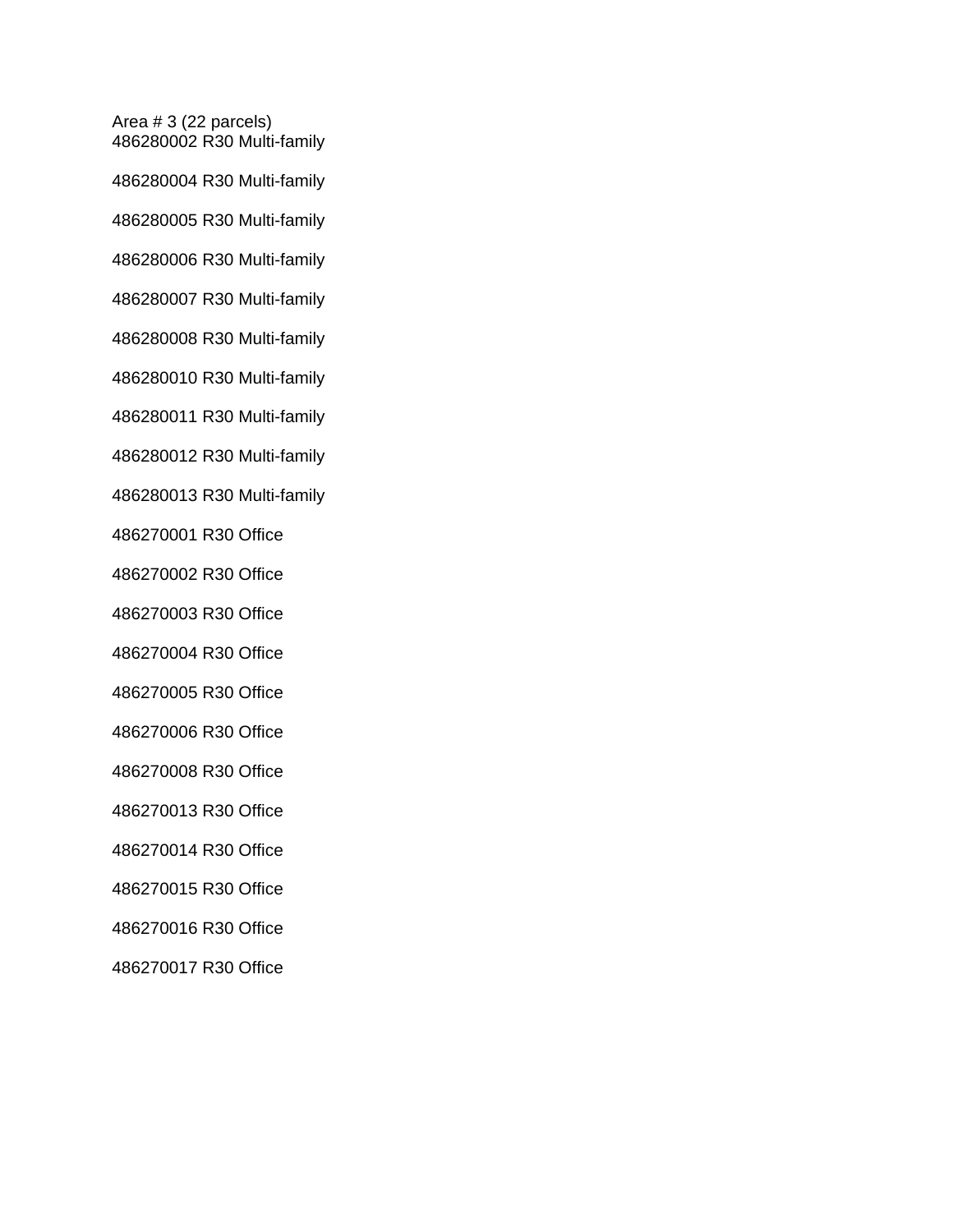Area # 4 (8 parcels)

485220017 R30 Multi-family 485220006 R30 Suburban Residential 485220007 R30 Suburban Residential 485220008 R30 Suburban Residential 485220009 R30 Suburban Residential 485220015 R30 Suburban Residential 485220016 R30 Suburban Residential 485220020 R30 Suburban Residential

Area #2 (24 parcels)

291200023 R30 Commercial 291200025 R30 Commercial

291200027 R30 Commercial

291200030 R30 Commercial

291200038 R30 Commercial

291200039 R30 Commercial

291200040 R30 Commercial

291264001 R30 Commercial

291264002 R30 Commercial

291264003 R30 Commercial

291264004 R30 Commercial

291264005 R30 Commercial

291264006 R30 Commercial

291264007 R30 Commercial

291264008 R30 Commercial